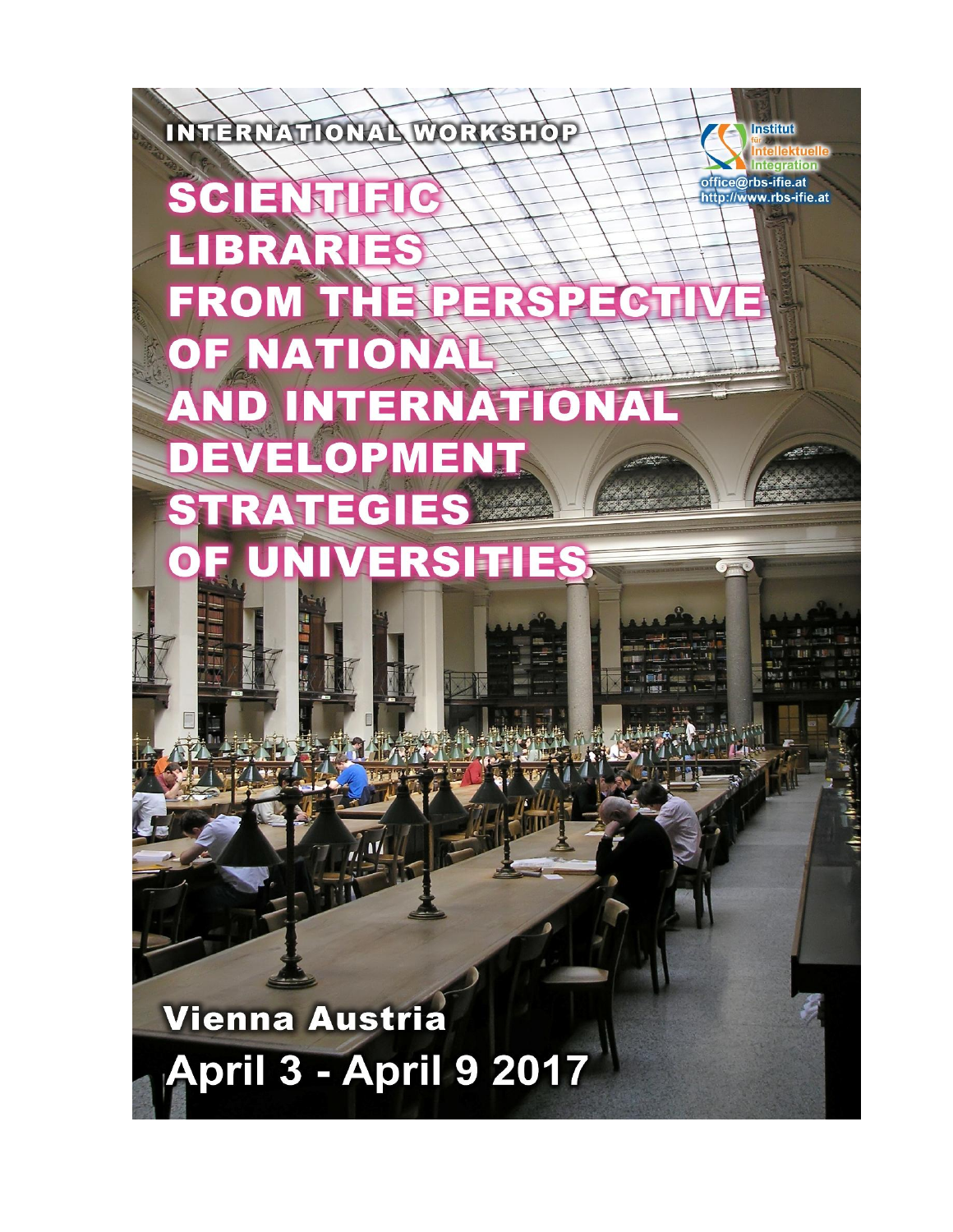

*III Institut fuer intellektuelle Integration* is implementing an International innovation project

> 3 – 9 April 2017 Vienna, Austria

*Professional development in the international internship seminar format for directors and employees of scientific libraries of classical and innovative universities 120 academic hours*

# **"Scientific libraries from the perspective of national and international development strategies of universities"**

March 20 – April 2, 2017 online course 3-9 April 2017 international workshop in Vienna, Austria

*Colleagues interested in the development of research libraries of universities in the revitalization of solo career and the prospects of networking, waiting for you to participate in the project.*

*The quality of the project is provided by the high competence of the expert group, the organisation and your motivation to improve professional skills.* 

# **Target group:**

- Directors and Deputy Directors of scientific libraries of universities
- employees of departments of development of digital collections and rare books, acquisition and accounting periodicals of academic libraries, universities;
- the employees of informational-bibliographic services, electronic catalog of scientific libraries of the universities;
- specialists in the research departments of the school and regional libraries;
- anyone interested in the internship seminar

# **Expected results:**

 The development of professional and personal competencies of librarians in the use of formal, non-formal and informal methods of work in research libraries of classic and innovative universities.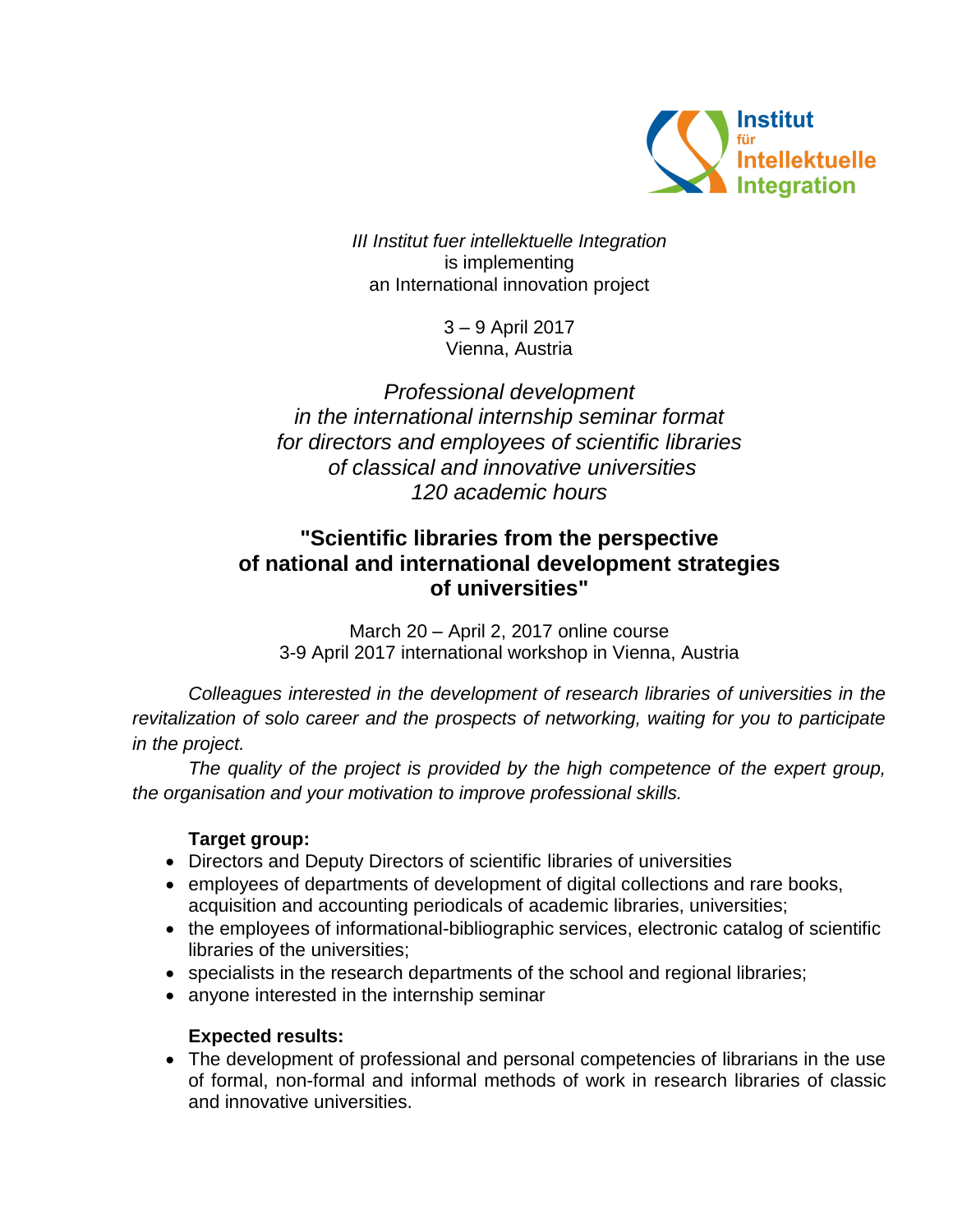- career revitalization of librarians and the ability to interact in international networks, management of technical issues of creating virtual interfaces, management of local and international projects;
- development of creative mechanisms for the use of professional time of employees of research libraries.

**Official languages**: English, German, Russian . If necessary, interpretation services are provided.

**International certification of participants of** III Institut fuer intellektuelle Integration (Austria).

International certificate of professional qualification in the field of "Scientific libraries of classical and innovative universities" − 120 academic hours (80 hours of remote interaction and 40 hours of a full-time international internship in Vienna (Austria))

#### **Registration for participation**

Registration for this project is open **from February 1, 2017 to March 20, 2017**. To register, please click [here](https://docs.google.com/forms/d/e/1FAIpQLSeCIIbFD3Io5Y8GMw1xdCqGahJDL9ozp73isfUZtq5UhbZMLw/viewform) or visit the [http://www.rbs-ifie.at](http://www.rbs-ifie.at/)

In the application form must specify the name of the participant, country and city of residence, place of employment, occupied position, status of education, language for communication, email address, Skype name, number WhatsApp, contact numbers.

Group applications are welcome.

#### **Tuition Fee**

The cost of internship is 320 euros. The price does not include the payment of flights and accommodation of participants.

# **Tuition**

Payment for tuition is made in accordance with the dates of registration of the Bank of the host organization. The invoice will be sent within a week after registration.

# **General information**

- Participants can make a reservation of hotel accommodation on sites: https://www.housetrip.com, http://www.booking.com, https://hotellook.ru (in order to save funds we recommend you to book accommodation in advance with the exception of grant recipients)
- Classes are within the 1st, 4rd and 8th districts of Vienna
- The cost of a single pass transport ticket for 7 days: 16,20 Euros
- The cost of regional transport when moving out of the city: 16 Euros
- The cost of transfer "Airport–West railway station in Vienna": 8 Euros

#### **Project administrators and contacts**

If you have any questions, you can contact the project administrators: Lana Maerz (languages of communication: English, Russian) tel: +79053718518 Мichaela Schinnerl (languages of communication: German, English, Russian) tel: +43(664)123-52-04 Аrthur F. Sibgll (languages of communication: English, Russian) tel: +1(541)914-06-94

| Our website: | http://www.rbs-ifie.at                                                                      |
|--------------|---------------------------------------------------------------------------------------------|
| Facebook:    | https://www.facebook.com/III-Institut-für-intellektuelle-Integration-GmbH-1595587267424606/ |
| Instagram:   | https://www.instagram.com/iii intellectual integration/                                     |
| E-mail:      | office@rbs-ifie.at                                                                          |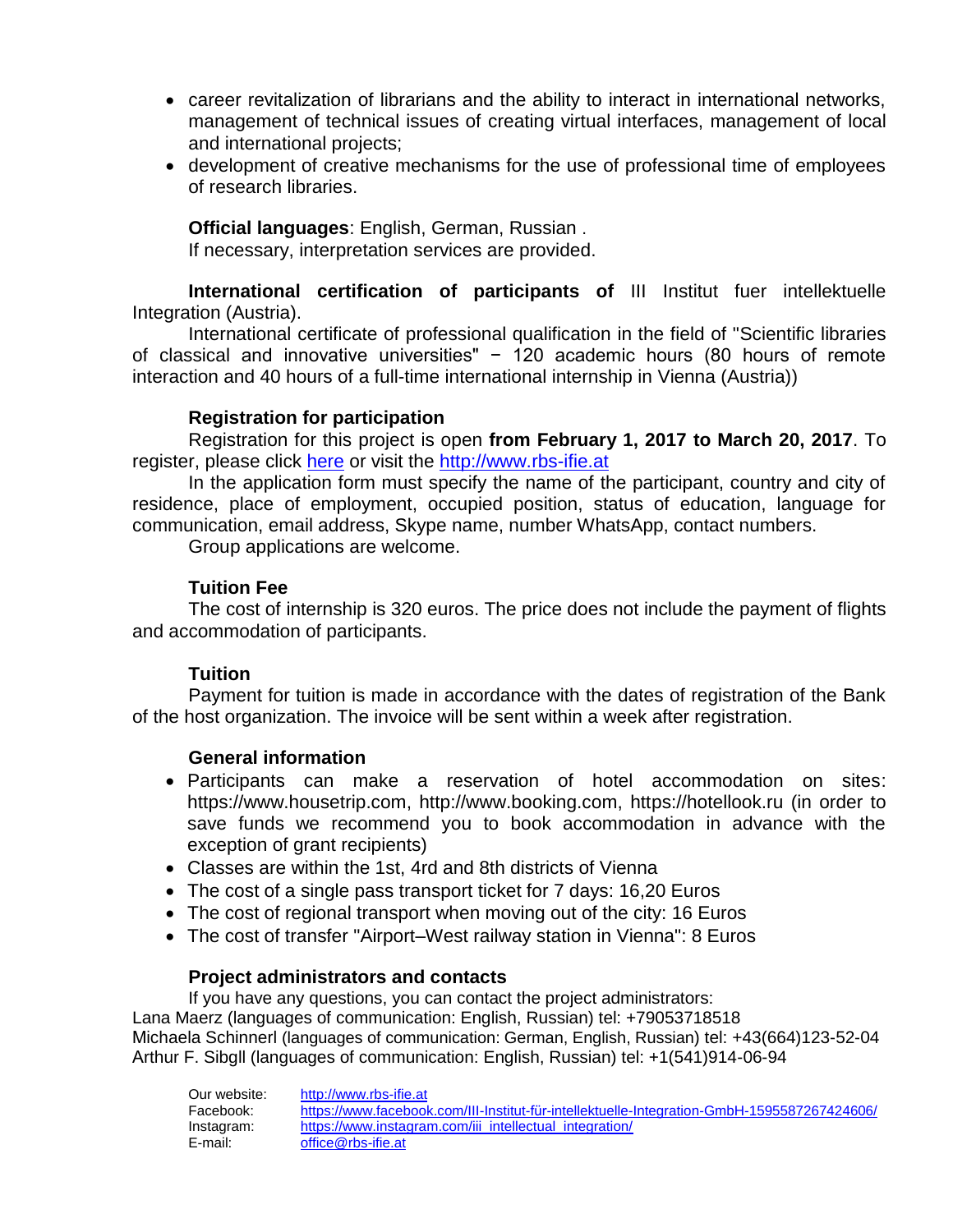#### **The Program**

# **of professional qualification development – international internship 120 academic hours**

#### **"Scientific libraries from the perspective of national and international development strategies of universities"**

*March 20 – April 2, 2017 online course 3-9 April 2017 international internship seminar in Vienna, Austria*

#### **Basic educational module of the professional**

National and international development strategies of universities. Scientific/research library as the University center of education development.

Providing the synthesis of electronic and traditional forms of work with information. Diverse quality of accessibility to all types of library resources for students, faculty, and external users.

Support of reference apparatus in the university library. Support of the library website. Forms of training and consulting by users of the University library.

Virtualization of information and library services. Demand monitoring for information resources.

*1 day – special historical and scientific tour in the Vienna State University with a visit to scientific library. Open discussion. Photography.*

# **Special educational module of a professional**

The project "Phaidra": permanent hosting, archiving and indexing of digital resources and assets. "Phaidra" as the comprehensive university Digital Asset Management System with long-term archiving functions. Teaching, research, administrative and organizational possibilities to store the University's achievements, publications for a long time.

*2 day – open discussion.*

# **Pulse-module about project applied scientific work of libraries**

The organization of dialogue on the possibility of cooperation between research libraries of universities and teachers.

The work of staff of the University scientific library in project network groups as consultants, moderators, curators of work with information flows (by the example of the university libraries of the project participants).

*Day 3 – excursion to the Vienna State University campus, a cultural event (subject to approval).*

# **Dynamic module, and the presentation of research libraries /mandatory/**

The presentation of research libraries of the participants.

Standard presentations: 10 slides, 20 minutes.

The content of the presentation: the history of the University, the credibility of the research and the question "how we can ignore" tradition, innovation, the charisma of the staff and the overall history of success, a network of cooperation with libraries of countries